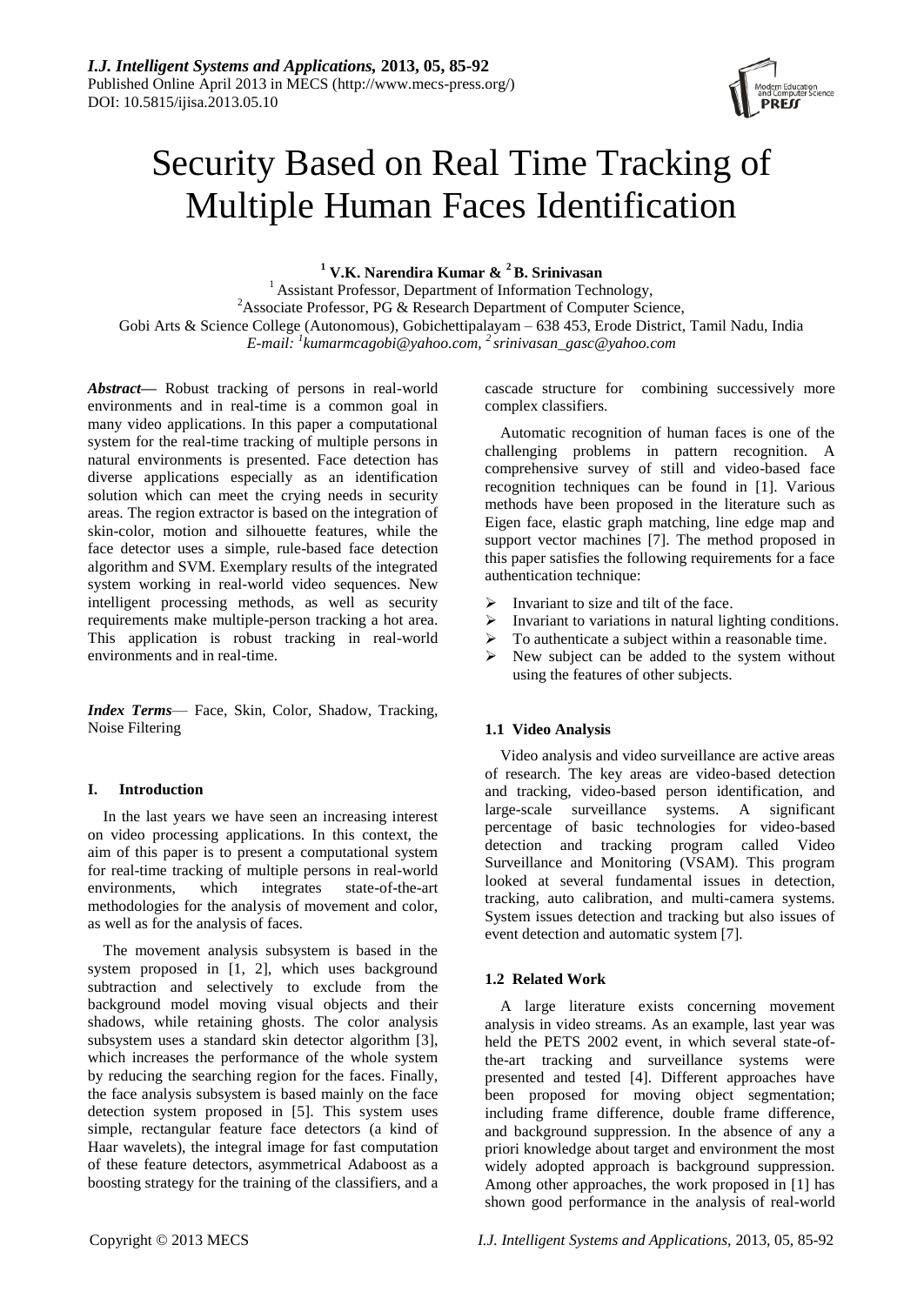video sequences. It includes selective background update [2], a verification step for including ghosts into the background model and the use of the HSV color space for dealing with shadows.

Regarding face detection, different approaches have been proposed to solve this task. Main approaches can be classified as feature-based (low-level analysis, feature analysis and active shape models) and imagebased (linear subspace methods, neural networks and statistical approaches). Image-based approaches have shown a better performance than feature based. Among them, systems like the ones developed by "Sung  $\&$ Poggio", "Rowley", "Schneider man" and SNoW have shown very good results.

However, the system proposed by Viola and Jones outperforms previous systems in terms of processing speed. This system uses simple, rectangular features (a kind of Haar wavelets), a cascade of filters that discard non-face images, the integral image for fast computation of these filters and asymmetrical Ad boost as a boosting strategy for the training of the detectors.

Furthermore, a module for color analysis, based on a standard skin detector algorithm increases the system performance when color images are used. We believe that the proposed system outperformed similar systems in the task of robust, real-world, real-time tracking of multiple-persons. For instance, a related multipleperson tracking was proposed in [3]. This system is composed by an *Interesting Region Extractor* module and a *Face Detector* Module. The region extractor is based on the integration of skin-color, motion and silhouette features, while the face detector uses a simple, rule-based face detection algorithm and SVM. Although this is a real-time system (20 frames/second using 320x240 pixels on a Pentium III, 500 MHz), it seems that it is not robust enough to work on real-world environments.

#### **II. Background of the Study**

Several approaches have been proposed for moving object segmentation; including frame difference, double frame difference, and background suppression. In the absence of any a priori knowledge about target and environment the most widely adopted approach is background suppression. Among other approaches, the work proposed in has shown good performance in the analysis of real-world video sequences. It includes selective background update, a verification step for including ghosts into the background model and the use of the HSV color space for dealing with shadows.

Face detection approaches can be classified as:

- 1. Feature-based (low-level analysis, feature analysis and active shape models).
- 2. Image-based (linear subspace methods, neural networks and statistical approaches). Image-based

approaches have shown a better performance than feature based.

## **2.1 Face Identification**

Facial images are the most common biometric characteristic used by humans to make a personal recognition, hence the idea to use this biometric in technology. This is a nonintrusive method and is suitable for covert recognition applications. The applications of facial recognition range from static ("mug shots") to dynamic, uncontrolled face identification in a cluttered background (subway, airport). Face verification involves extracting a feature set from a two-dimensional image of the user's face and matching it with the template stored in a database.

The most popular approaches to face recognition are based on either: 1) The location and shape of facial attributes such as eyes, eyebrows, nose, lips and chin, and their spatial relationships, or 2) The overall (global) analysis of the face image that represents a face as a weighted combination of a number of canonical faces [2]. It is questionable if a face itself is a sufficient basis for recognizing a person from a large number of identities with an extremely high level of confidence [6]. Facial recognition system should be able to automatically detect a face in an image, extract its features and then recognize it from a general viewpoint (i.e., from any pose) which is a rather difficult task. Another problem is the fact that the face is a changeable social organ displaying a variety of expressions.

## **III. System Methodology**

The system proposed uses background subtraction and selectively to exclude from the background model moving visual objects and their shadows, while retaining ghosts. The color analysis subsystem uses a standard skin detector algorithm which increases the performance of the whole system by reducing the searching region for the faces. Finally, the face analysis subsystem is based mainly on the face detection system.

The system uses simple, rectangular feature face detectors (a kind of Haar wavelets), the integral image for fast computation of these feature detectors, asymmetrical Ad boost as a boosting strategy for the training of the classifiers, and a cascade structure for combining successively more complex classifiers. Face detection is complemented by a face tracking module based on heuristics. The influence of the neural network is more in pattern recognition, for this reason the neural network based classifiers incorporates both statistical and structural information and achieve better<br>performance. Multilayered networks (mlns) performance. Multilayered networks (mlns) implementing Back propagation (bp) Algorithms. RBF neural network have been applied in many engineering and scientific applications including face recognition. RBF nn's includes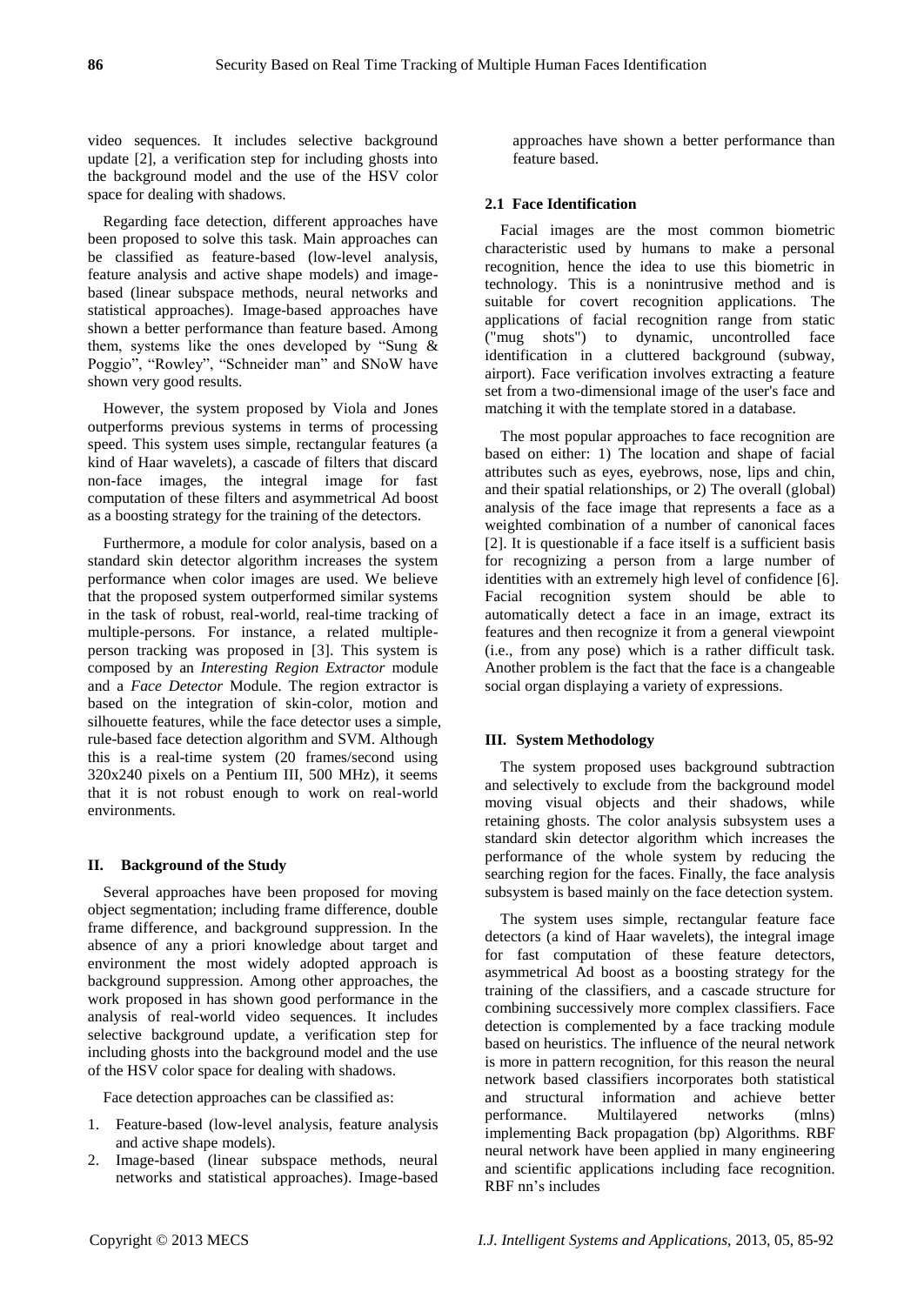- 1. Universal approximates.
- 2. Simple topological structure.
- 3. Implements fast learning algorithms based on locally tuned neurons.

Based on the merits of the RBF nn's and the efficient feature extraction methods, high speed RBF nn's classifiers for estimating near optical parameters according to the property of feature space instead of using the gradient descent training algorithm, the system proposed can achieve high training and recognition speed facilitating in real time application of the proposed face recognition system.

The proposed system outperformed similar systems in the task of robust, real-world, real-time tracking of multiple-persons. A related multiple-person tracking proposed is composed by an Interesting Region Extractor module and a Face Detector Module [3]. The region extractor is based on the integration of skin-color, motion and silhouette features, while the face detector uses a simple, rule-based face detection algorithm and SVM. Although this is a real-time system (20 frames/second using 320x240 pixels, it seems that it is not robust enough to work on real-world environments.

#### **3.1 Method Description**

The proposed method for tracking multiple human faces skin-colored objects operates as follows. At each time instance, the camera acquires an image on which skin-colored blobs (i.e. connected sets of skin-colored pixels) are detected. The method also maintains a set of object hypotheses that have been tracked up to this instance in time. The detected blobs, together with the object hypotheses are then associated in time. The goal of this association is (a) to assign a new, unique label to each new object that enters the camera's field of view for the first time, and (b) to propagate in time the labels of already detected objects [7].

## **3.2 Requirements**

- $\triangleright$  Invariant to size and tilt of the face.
- $\triangleright$  Invariant to variations in natural lighting conditions.
- $\triangleright$  To authenticate a subject within a reasonable time.<br> $\triangleright$  New subject can be added to the system without
- New subject can be added to the system without using the features of other subjects.

## **IV. System Study**

In figure 1 is shown a block diagram of the proposed system. The system is composed by 3 main subsystems: *Movement Analysis*, *Color Analysis* and *Face Analysis*.

# **4.1 Movement Analysis Subsystem**

The movement analysis subsystem includes the following sub-systems as follows [3]:

**Shadow Detection:** The shadow detection is categorized in to 2 types. A darkened shadow and a lighten shadow in the background which are detected from the empirical and by the illumination values.

**Blob Identification:** With the help of 8-connectivity, the system detect all the blobs of connected candidate moving points. Blobs with small area are discarded as noise while the rest are validated as actual MVOs (Moving Visual Object).

**Blob Analysis and Tracking:** With every MVO we compute its average speed by means of framedifference. By using a threshold on *AS* we separate the MVO as a moving MVO and stopped MVO.

**Background Update:** The background model is computed as a statistical combination of a sequence of previous frames and the previously computed background (adaptability). The statistical function used is the median. In order to improve the background update, the system use selectivity, so the background is updated [4].

#### **4.2 Color Analysis Subsystem**

Skin color detection involves (a) estimation of the probability of a pixel being skin-colored, (b) hysteresis thresholding on the derived probabilities map, (c) connected components labeling to yield skin-colored blobs and, (d) computation of statistical information for each blob. The color analysis subsystems are categorized as follows:

**Skin Detection:** To reduce the search area for face detection (increasing the processing speed and decreasing the false detection rate), the system used simple rules to verify if a point belonging to MVO has a skin color or not, using the pixels' normalized RG color space information.

**Skin Dilation:** Among the selected points, some are discarded as noise applying a 5x5 morphological opening, and afterward a dilatation using a 3x3 square structuring element is performed.

**Skin's Blob Identification:** A region-based labeling is preformed to compute the connected skin's blobs of skin pixels Blobs with small area are discarded as noise.

#### **4.3 Face Analysis Subsystem**

The face analysis subsystem is area in which the radial basis function neural network is implemented.

**Face Detection:** The implemented detection subsystem detects frontal faces with small in-plane rotations and it is based mainly on radial basis function neural network. This face detector corresponds to a cascade of filters that discard non-faces and let faces to pass to the next stage of the cascade [4].

**Overlapping Detections Processing:** Face windows obtained in the face detection module are processed and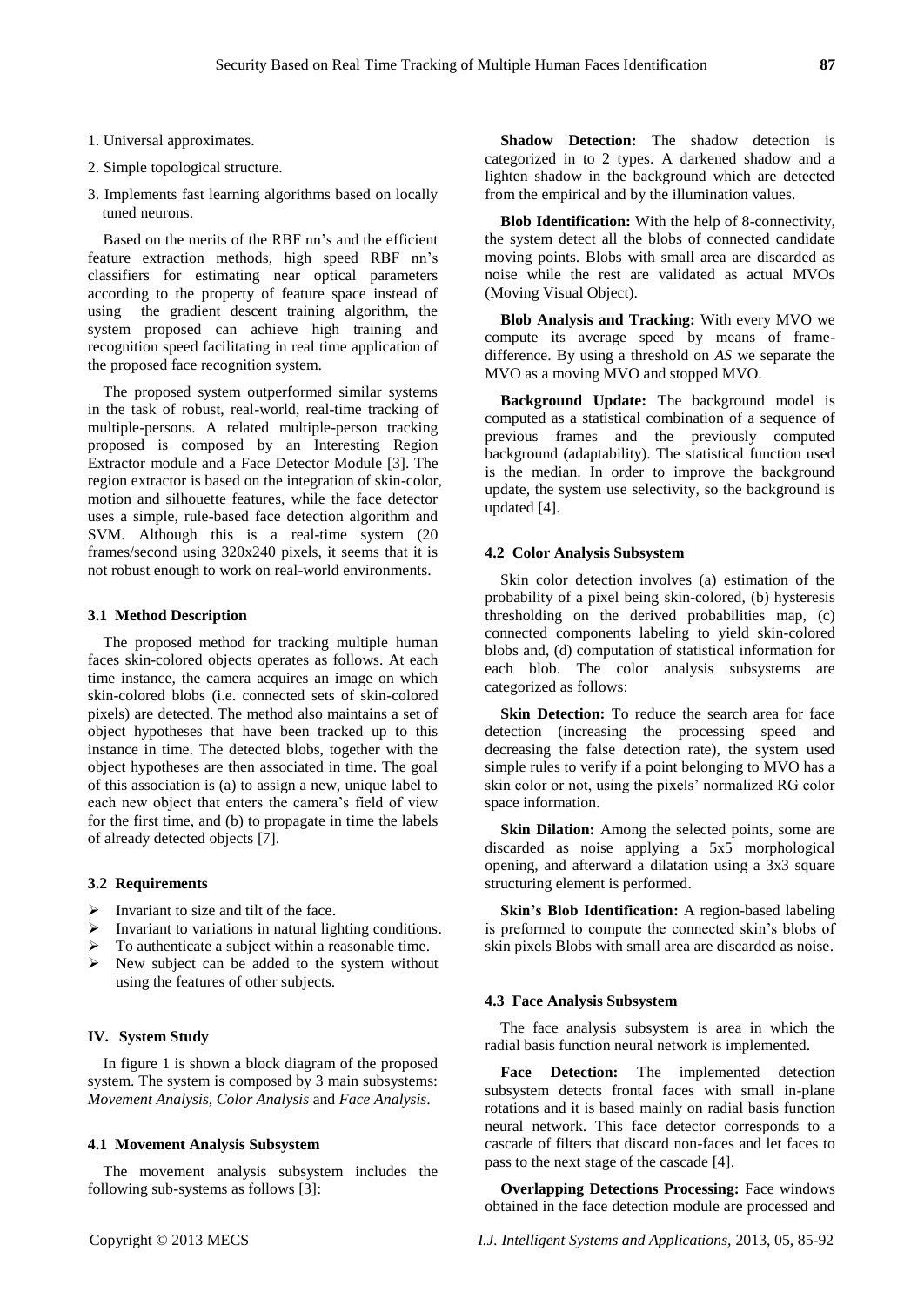fused for determining the size and position of the final detected faces. Overlapping detections were processed for filtering false detections and for merging correct ones.

**Face Tracking:** This module was used to filter false detections. This filtering corresponds to an inter-frame operation, while the filtering applied in the Overlapping Detections Processing module to an intra-frame operation. Face detections belonging to consecutive frames were considered to be the same face, by applying the same heuristic used to process overlapping detections.



Fig. 1: Block Diagram of the Real Time Tracking of Multiple Human Faces Identification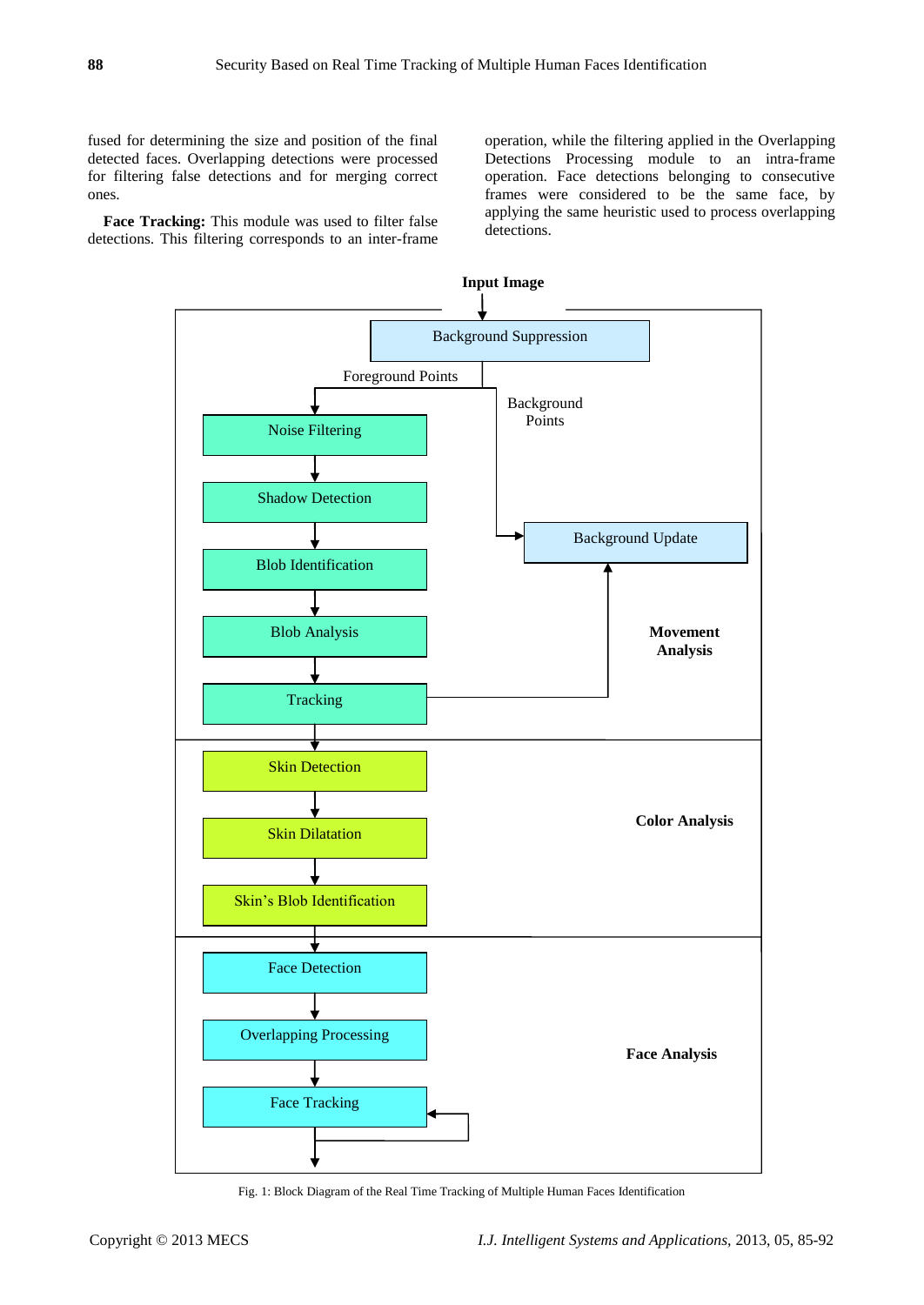## **V. System Design**

System design is a transition from a user-oriented document to a document oriented to programmers or database personnel. It goes through logical and physical design with emphasis on the following:

- Preparing input/output specifications.
- $\triangleright$  Preparing security and control specifications.
- $\triangleright$  Specifying the implementation plan.
- $\triangleright$  Preparing a logical design walkthrough before implementation.

## **5.1 Study and Analysis**

The complete analysis for the requirements of the development of the system is determined in this phase. Learn the technical system and the logical aspects for the requirements of the system. The methods adopted and algorithms followed in the system provide a better solution for the current problems. The limitations of the scope lie purely on the wealth that is provided.

- **Step 1: Object Detection** This step detects objects of interest as they move about the scene. The object detection process is independently applied to all the static cameras present in the scene.
- **Step 2: 2-D Object Tracking.** The objects detected in Step 1 are tracked within each camera field of view based on object appearance models [6].
- **Step 3: 3-D Object Tracking.** The 2-D object tracks are combined to locate and track objects in a 3-D world coordinate system. This step uses the 3-D wide-baseline stereo tracking discussed previously. The result of the 3-D tracking is an association between the same object as seen in two overlapping camera views of the scene.
- **Step 4: 3-D Head Detection.** To locate the position of the head in 3-D, we use the head detection technique described earlier. Given a 3-D track, the head is first detected in the corresponding 2-D views. The centroid of the head in the two views is used to triangulate the 3-D position of the head.
- **Step 5: Active Camera Assignment.** This step determines which of the available active cameras will be used for which task. Let us consider the example of a scene with three objects and a face cataloger system with two available active cameras. This step will employ an algorithm that uses an application dependent policy to decide the camera assignment.
- **Step 6: 3-D Position-Based Camera Control.** Given the 3-D position of the head and a PTZ camera that has been assigned to the object, the system automatically steers the selected active camera to foveae in on the measured location of the head. There are several ways of controlling the pantilt and zoom parameters. For example, the zoom could be proportional to the distance of the object

from the camera and inversely proportional to the speed at which the object is moving.

 **Step 7: Face Detection-Based Camera Control.** Once the (frontal) face image is detected, the camera is centered on the face and the zoom is increased. The pan and tilt of the camera are controlled based on the relative displacement of the center of the face with respect to the center of the image. Given the intrinsic calibration parameters of the camera and the current zoom level (i.e., focal length), the relative image coordinate displacements are translated into desired (relative) pan/tilt angles. To avoid any potential instability in the feedback control strategy, we use a damping factor in the process [8].

# **5.2 Designing**

The skeleton of the entire process is prepared in this phase. The scheduling and interactivity of the system for its completed in designing. The work structure including look and feel is generated for the system.

# **5.3 Coding**

The algorithm implementation and the system functionality are finalized in this module. The system is complete integration of all the working models Developed.

#### **VI. Implementation of the System**

In order to implement this real-time tracking of multiple face efficiently, ASP.NET program is used. This program could speed up the development of this system because it has facilities to draw forms and to add library easily.



Fig. 2: The results of the proposed system on the video. Face detection windows are shown. All faces were detected at least once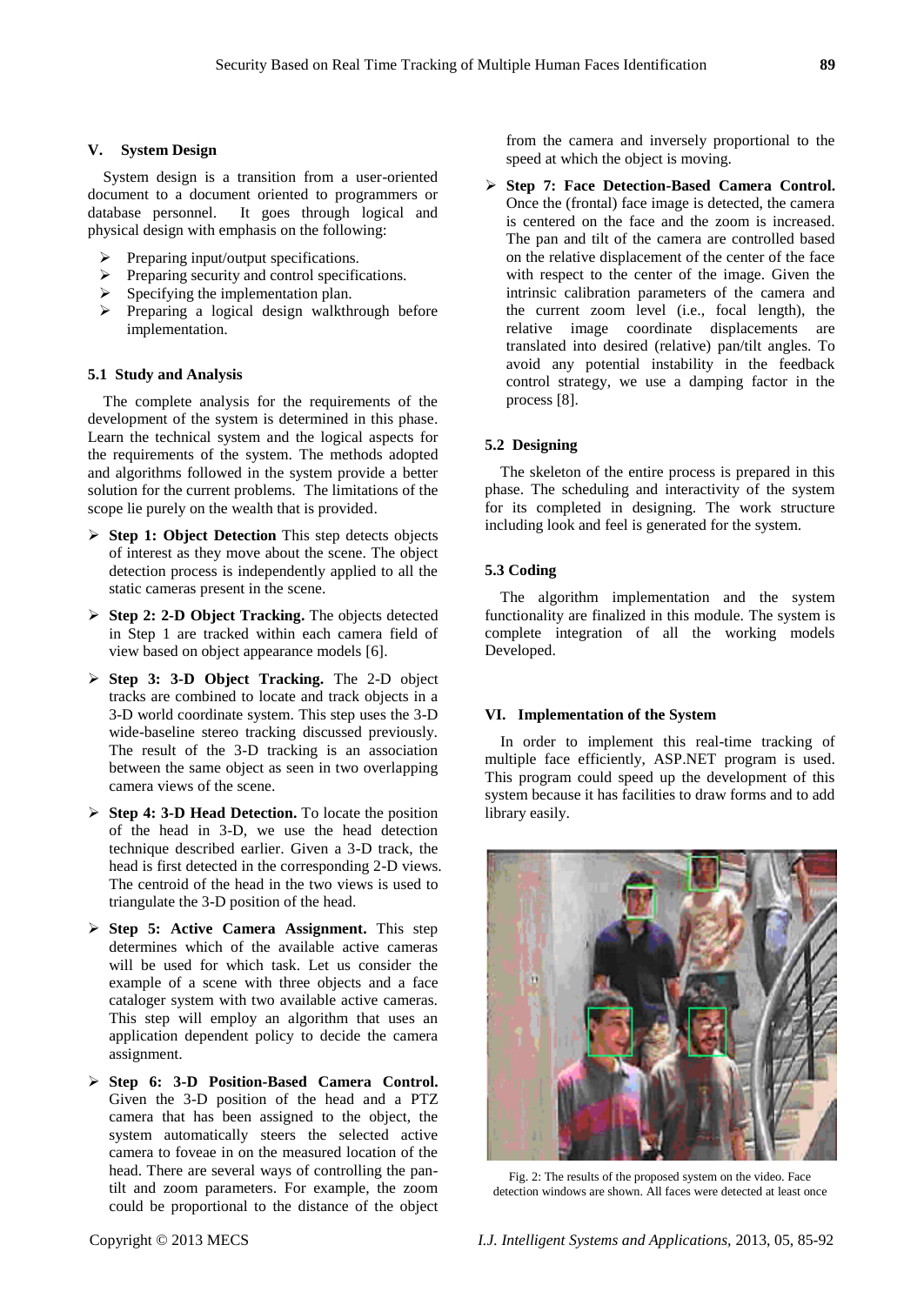The proposed multiple person tracking system using real-world video sequences. Video sequences were 320x240 pixels size. The videos were captured with a digital video camera with a frame rate of 29.74 frames per second, and later compressed in avi format, obtaining low quality images. Both videos contain 4 or more faces that appear at least on 30 frames each face.

The computer used was an Athlon 1.2 GHz. The frame rate obtained was about 8.5 frames per second. At the moment we are performing extensive tests of our system. The system produces correct samples of outputs for several kinds of inputs. The exactness of desired result is examined in this module. Each unit of code is verified before integrating it in to complete software. After the successful testing is produce the accurate result.

#### **VII. Performance Evaluation**

Measuring the performance of smart surveillance systems is a very challenging task [5] due to the high degree of effort involved in gathering and annotating the ground truth as well as the challenges involved in defining metrics for performance measurement. Like any pattern recognition system, surveillance systems have two types of errors:

**False Positives:** These are errors that occur when the system falsely detects or recognizes a pattern that does not exist in the scene. For example, a system that is monitoring a secure area may detect motion in the area when there is no physical object but rather a change in the lighting.

**False Negatives:** These are errors that occur when the system does not detect or recognize a pattern that it is designed to detect. For example, a system monitoring a secure area may fail to detect a person wearing clothes similar to the scene background.

In this section, we present the various steps in evaluating an application like the real-time tracking of multiple human faces. The ultimate goal is to obtain good close-up head shots of people walking through the monitored space. The quality of the close-up face clips is a function of the accuracy of a number of underlying components [9].

# **VIII. Experimental Results**

Performance of the proposed real-time tracking of face authentication system is evaluated for 25 subjects using a camera with a resolution of 160x120. Since humans rarely sit perfectly for a long time, motion information is used to estimate the face region. The estimated face region is not changed until there is a significant motion of the head in the video. The method tracks a multiple faces and is not sensitive to size of the face and lighting conditions. The location of the eyes

and other facial regions are identified, and the feature vector is extracted from the face image only.

For testing the identity claim, we collected feature vectors from 10 face images of the subject with variation in size and tilt of the face one month after collecting the training data, and the average confidence value is estimated. The average confidence value is used to accept or reject the identity claim.



Frame 1



Frame 2



Frame 3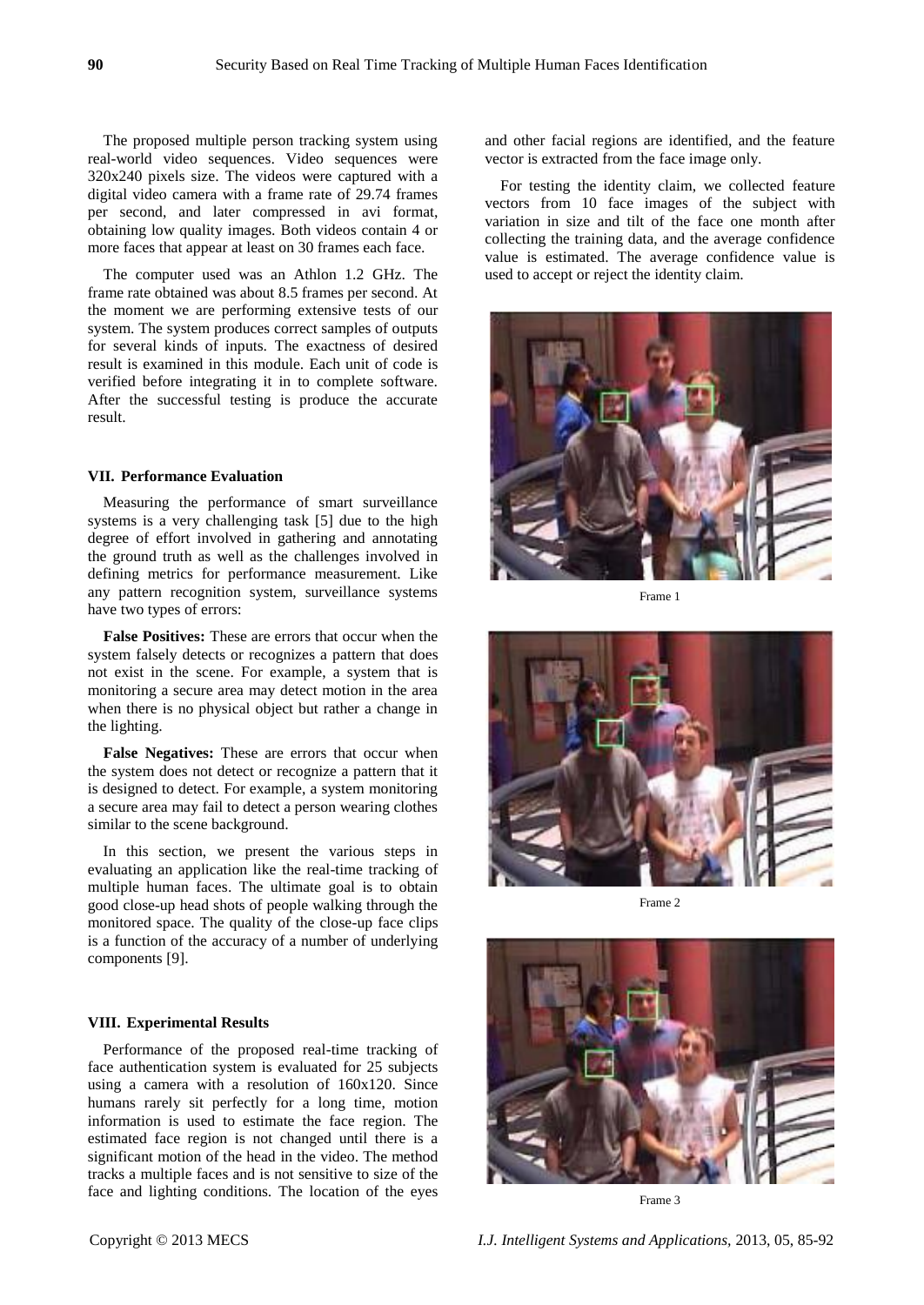

Frame 4

Fig. 3: Experimental results of the proposed system on the video. Face detection windows are shown

In our experiment the identity claim of a subject is accepted if the average confidence value is greater than the threshold 0.9, and in general the threshold can be determined from the experimental studies. The average confidence values for 10 test subjects of the experiment against 10 corresponding models. High confidence value along the diagonal indicates that the system accepts the correct identity claim and low values in the off-diagonal indicate that the system rejects all the incorrect claims. The confidence values can be used to estimate the resemblance of a subject with other subjects.

The performance of the authentication system is invariant to the size and tilt of the face, and is also insensitive to variations in natural lighting conditions. The system tests the identity claim of a subject in real time, and it gives an equal error rate of less than 1%. The face detection and feature vector extraction techniques are computationally inexpensive, and testing 10 feature vector of a subject in the corresponding model requires less than 30 msec on a Pentium machine at 500 MHz.

## **IX. Conclusions**

The work represents an attempt to acknowledge and account for the presence on proposed system outperformed similar systems in the task of robust, realworld, real-time tracking of multiple-persons. Work has to be done to improve the speed of the system, mainly in the face detector and in the blob identification block (color and movement) which are the slowest parts of the system. Real-time video analysis provides with the ability to react to an activity in real-time, thus acquiring relevant information at much higher resolution. The long-term operation of such systems provides the ability to analyze information in a spatiotemporal context. As such systems evolve, they will be integrated both with inputs from other types of sensing devices and also with information about the space in which the system is operating, thus providing a very rich mechanism for

maintaining situation awareness. Further work can be done in terms of skin segmentation (automatic illumination adjustment, skin model and skin clustering), object tracking (overlapped object tracking and future position estimation) and human body detection.

# **References**

- [1] A. K. Jain, R. Bolle, *"Biometric personal identification in networked society"* 1999, Norwell, MA: Kluwer.
- [2] C.Hesher, A.Srivastava, G.Erlebacher, *"A novel technique for face recognition using range images"* in the Proceedings of Seventh International Symposium on Signal Processing and Its Application, 2003.
- [3] Baoxin Li and Rama Chellappa, "A generic approach to simultaneous tracking and verification in video," *IEEE Transactions on Image Processing*, vol. 11, no. 5, pp. 530–544, May 2002.
- [4] Christophe Garcia and Georgios Tziritas, "Face detection using quantized skin color regions merging and wavelet packet analysis," IEEE *Transactions on Multimedia*, vol. 1, no. 3, pp. 264–277, September 1999.
- [5] Dominique Valentin, Herve Abdi, Alice J. O'Toole, and Garrison W. Cottrell, "Connectionist models of face processing: A survey," Pattern Recognition, vol. 27, pp. 1209–1230, 1994.
- [6] Rein-Lien Hsu, Mohamed Abdel-Mottaleb, and Anil K. Jain, "Face detection in color images," *IEEE Transactions on Pattern Analysis and Machine Intelligence*, vol. 24, no. 5, pp. 696–706, May 2002.
- [7] W. Zhao, R. Chellappa, A. Rosenfeld, and P.J. Phillips, *Face Recognition: A Literature Survey*, UMD CAFR, Technical Report, CAR-TR-948, October 2000.
- [8] Lian Hock Koh, Surendra Ranganath, and Y.V. Venkatesh, "An integrated automatic face detection and recognition system," Pattern *Recognition*, vol. 35, pp. 1259–1273, 2002.
- [9] Ming-Hsuan Yang, David J. Kriegman, and Narendra Ahuja, "Detecting faces in images: A survey," IEEE Transactions on Pattern Analysis *and Machine Intelligence*, vol. 24, no. 1, pp. 34–58, January 2002.

# **First Author Profile**

**Mr. V.K. NARENDIRA KUMAR M.C.A., M.Phil.,**  Assistant Professor, Department of Information Technology, Gobi Arts & Science College (Autonomous), Gobichettipalayam – 638 453, Erode District, Tamil Nadu, India. He received his M.Phil